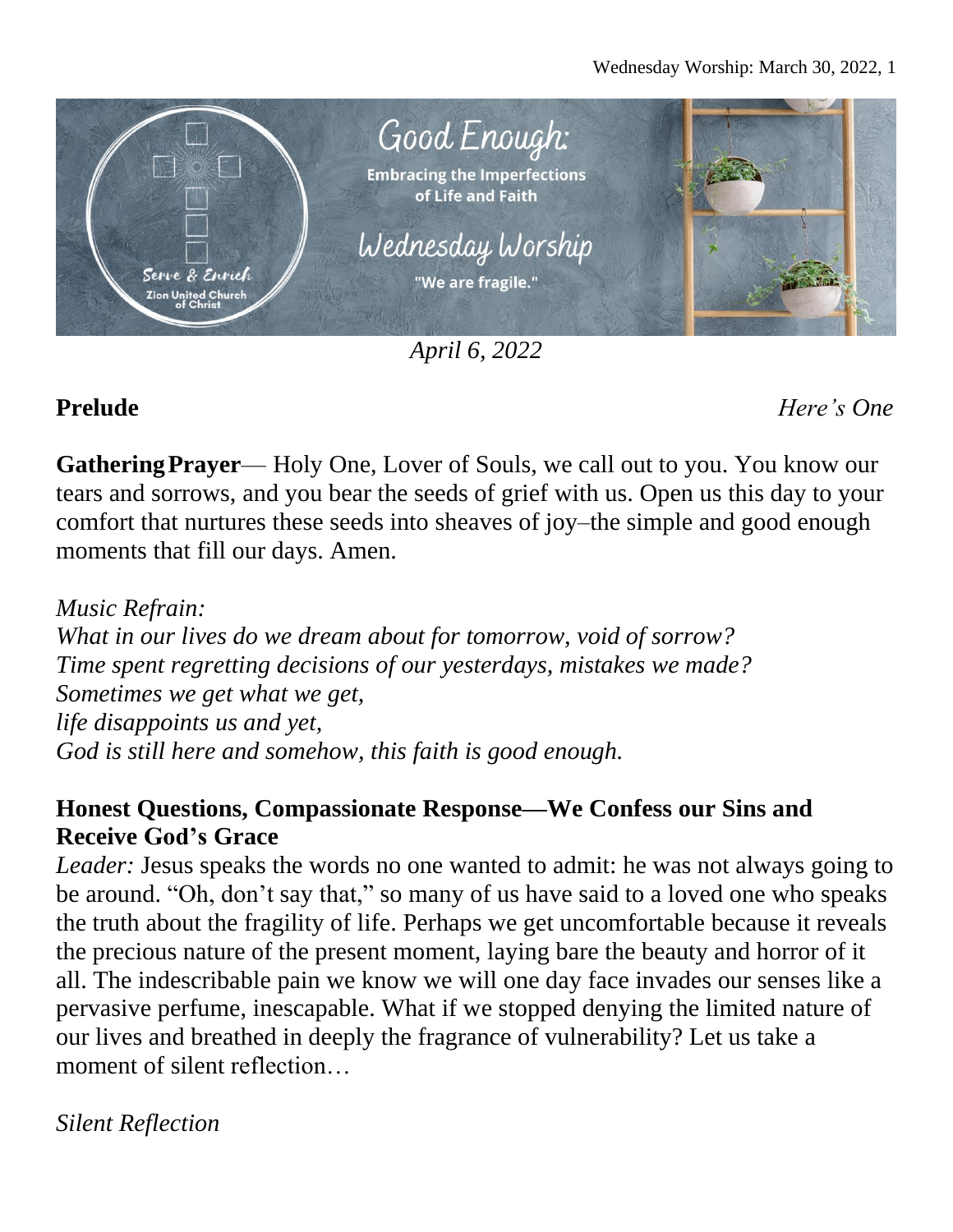*Leader:* Hear this compassionate word from Paul's Letter to the Philippians: "I want to know Christ and the power of his resurrection and the sharing of his sufferings by becoming like him in his death, if somehow I may attain the resurrection from the dead." Know that already, God is offering us freedom from the need to avoid suffering at the cost of denying the fullness of life. We are invited into the knowledge that Christ's vulnerability in life, death, and resurrection shows us the sacred nature of the heights and depths of sorrow and joy in our own saga. And know, that despite our sometimes faltering steps, in the name of Jesus Christ, you are being forgiven, even now. In the name of Jesus Christ, you are forgiven. Glory to God! Amen.

## **We Hear God's Word** *John 12:1-8 (NRSV)*

Six days before the Passover Jesus came to Bethany, the home of Lazarus, whom he had raised from the dead. There they gave a dinner for him. Martha served, and Lazarus was one of those at the table with him. Mary took a pound of costly perfume made of pure nard, anointed Jesus' feet, and wiped them with her hair. The house was filled with the fragrance of the perfume.

But Judas Iscariot, one of his disciples (the one who was about to betray him), said, "Why was this perfume not sold for three hundred denarii and the money given to the poor?" (He said this not because he cared about the poor, but because he was a thief; he kept the common purse and used to steal what was put into it.)

Jesus said, "Leave her alone. She bought it so that she might keep it for the day of my burial. You always have the poor with you, but you do not always have me."

# **Thoughts** about an Imperfect Life and Faith **Thoughts** are fragile."

**Hymn** *What Wondrous Love is This*

# **A Prayer for Finding Joy in Sorrow**

*God,* I love that you lead me into that tender space where I can see the sadness for what it is, and I can see also what makes me want to fight hard for what I love. We are in this together, so dance me through it. Let's find some light in this day. Lead me to where I feel closer to You in my sadness and remind me that I never walk